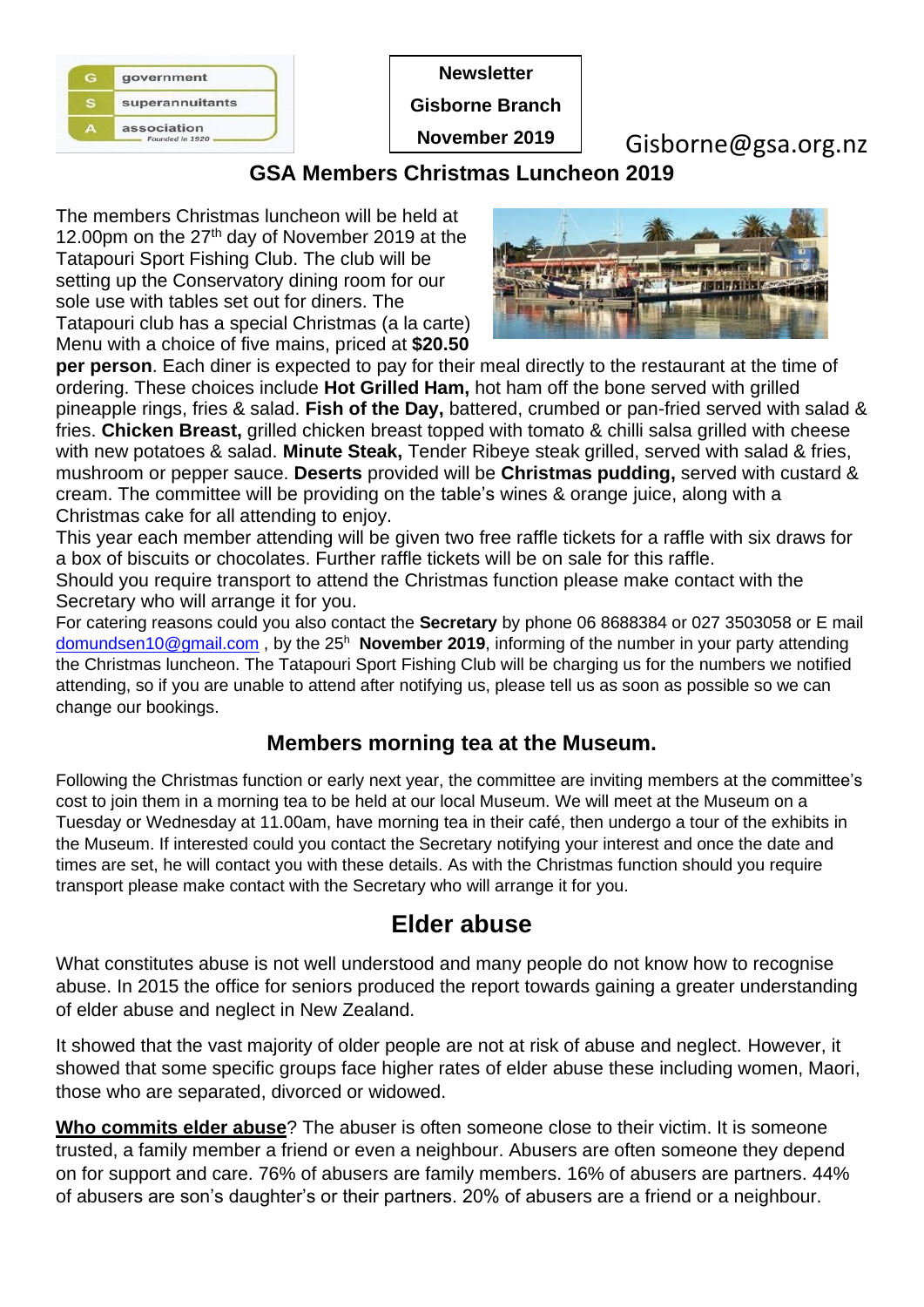

**Who is most at risk**? It can be difficult to identify abuse but being aware of the risk factors can help. These include. Being dependent on others. Family conflict or dysfunction. Family violence. Isolation. Stress and care relationships.

**The abuse**. There is no single type of elder abuse. They can be psychological, financial, physical or sexual. More than often people experience more than one type of abuse. 79% involve psychological abuse. Psychological abuse includes threats of humiliation or harassment. This creates the stress and shame which often leads to a sense of powerlessness in the older person. It is often a factor in other forms of abuse as well. 54% involved financial abuse. Financial abuse ranges from illegal use of your money such as being pressured to change a will or sign documents. 19% involved physical abuse. Physical abuse includes any personal harm or injury. 17% involve neglect. 1% involves sexual abuse. This includes any non-consensual sexual activity.

**Elder abuse in New Zealand.** As many as one in ten older people in New Zealand will experience some kind of elder abuse. The majority of cases will go unreported. Elder abuse is not specific to anyone gender, religion, ethnicity or income group. It may happen at home, in residential care or in a hospital. Most of the time family members are the abusers. Any act that causes harm to an older person is elder abuse. At its most extreme abuse maybe criminal but it can also be more subtle. A good example of elder abuse was showing by our previous government, in its denial of recognising our concern with our most vulnerable older members by ignoring their cost of Living Allowance adjustment.

If you have a concern or know of a concern and reside in the Gisborne region you can make contact with Age Concern, at Shop 5, Treble Court. The Elder Abuse consultant is Francis Toroa who will do her upmost to rectify the problem. Phone number 06 8676533 or 027 3216895.

## **RSL ANZAC village at Narrabeen**.

The RSL Life Care ANZAC village at Narrabeen is considered one of Australia's finest retirement communities. On a recent visit to my daughter who resides in the Narrabeen area close to the village, we dined on several occasions in their impressive stunning restaurant and visited they're amazing wartime Museum. To give some understanding of the museum it took us 2 hours of our visit there going through it and still never visited all the exhibits.



The village offers a rich array of amenities and services that include a licensed bar, bristow and coffee shop, restaurant, hair and beauty salon, a 250 seat auditorium, gym, a war museum, heated pool and spa, craft workshop, lawn bowls, croquet, Chapel, art therapy and a Lifestyle Centre. They provide medical services such as GP's, specialists, occupation therapist, pathology, x ray and their own hospital.

Visitors and public are all welcome to dine at their beautiful restaurant at a very reasonable cost similar to our Tatapouri Sports Fishing Club, however the restaurant is more inspirational.

The retirement village is developed in a 100 acres Australian bush clad Park. There are villas apartments and cottage homes with lovely Ocean Lake and bush-clad views with 100 acres to explore. It is a perfect complement for carefree independent living. The village offers a variety of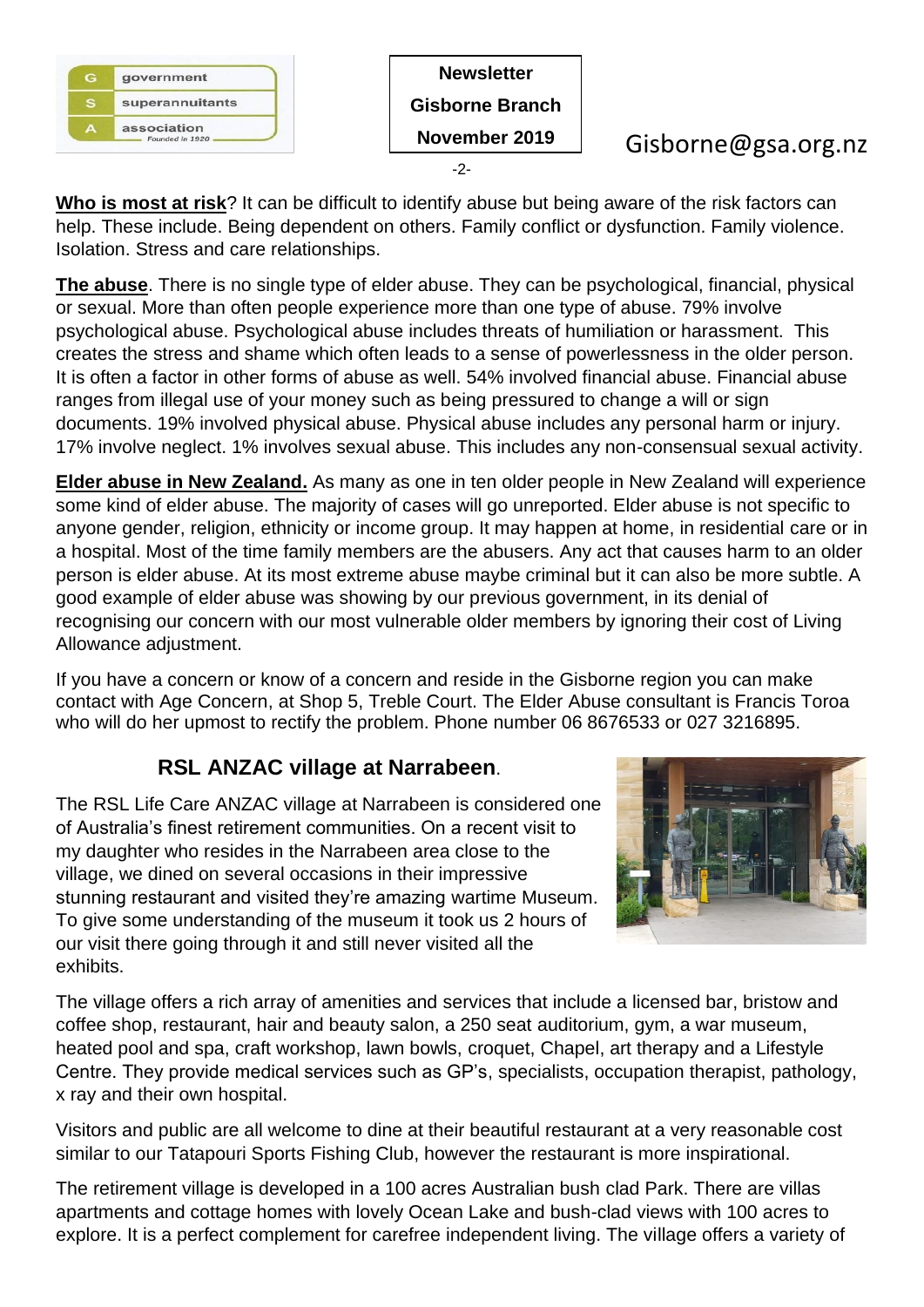

**Newsletter Gisborne Branch November 2019** -3-

# Gisborne@gsa.org.nz

over 700 homes from one-bedroom units to two- and three-bedrooms apartments and freestanding homes for independent residents, maintaining an active lifestyle.

RSL Life Care is a public company controlled by RSL New South Wales and has experience in the key areas of Veterans RSL aged care retirement living finance and construction. It all began over a century ago in 1911 at Botany Bay. In 1881 the colony of New South Wales begun the construction of a fort on Bear Island near the mouth of Botany Bay. It was designed to protect the city's back door from an attack by the Russian navy or other European forces. Bear Island was manned for years but in 1902 improved weapon technology meant that the artillery on it had largely become obsolete and it was decommissioned. The fort was then located on a windswept island. On the 18<sup>th</sup> of October 1911 at a meeting at Victoria Barracks Sydney, a group of men and women formed themselves into a committee to organise a home for aging ex-soldiers of the British Empire who were living in poverty. The new home was located on the Old Fort of Bear Island Botany Bay and was known as the Veterans home. On the 2<sup>nd</sup> of July 1912 on The Parade Ground of the Bear Island Barracks, the Governor-General officially open the Veterans home. In order to gain admittance to the home applicants were required to have served in the regular Navy or military forces of the British Empire before the 1<sup>st</sup> of January 1885. They also had to have been a resident of New South Wales and evidence of the honourable discharge from the service. They would be expected to help maintain the residence and contribute from their pension a weekly sum of five shillings. The residents dressed in donated uniforms of a navy-blue coat and navy-blue pants with a red stripe and a peak cap. They spent time practicing their marching and often in demand as a guard of honour on various formal occasions such as Anzac Day, Empire Day and Armistice day. From these small Beginnings the RSL Life Care has developed over the centuries to have villages and services throughout New South Wales. In 2014 RSL Life Care extended its care for older veterans to younger veterans in need of accommodation through their homes for Heroes program. On any given night across Australia there are many young veterans from recent campaigns such as Afghanistan, East Timor and Iraq who are homeless. The homes for hero program is a reflection on the initial creation of the War Vets back in 1911 when many vets from the Crimean war and Sudan were homeless on the streets of Sydney. And so, it is today with their current generation of younger veterans RSL Life Care sees its program as returning to its roots.

Aussie certainly knows how to care for their veterans.

# **Council meeting 2019.**

This year the council meeting was again held for the third time at the West Plaza Hotel Wellington, commencing at 11 am Saturday the  $7<sup>th</sup>$  of September 2019. Due to health reasons Des Omundsen was the only delegate representing the Gisborne branch this year. The President welcomed all delegates and observers attending this year. He commented on the cost savings required both at the board level and branches and there has become an uneven distribution of finances with the branches showing a surplus and the national office struggling. He stated that the charging back to the branches for the cost of the printing of the branch newsletters and the distribution cost remaining with the National Office was a good way of distributing the costs. Further national office saving has been implemented by the Board and have cut their meetings from 11 to 8 per year.

The Boards motion at this meeting to increase the subscriptions by 30 cents per pay was rejected by the Council and the motion was withdrawn.